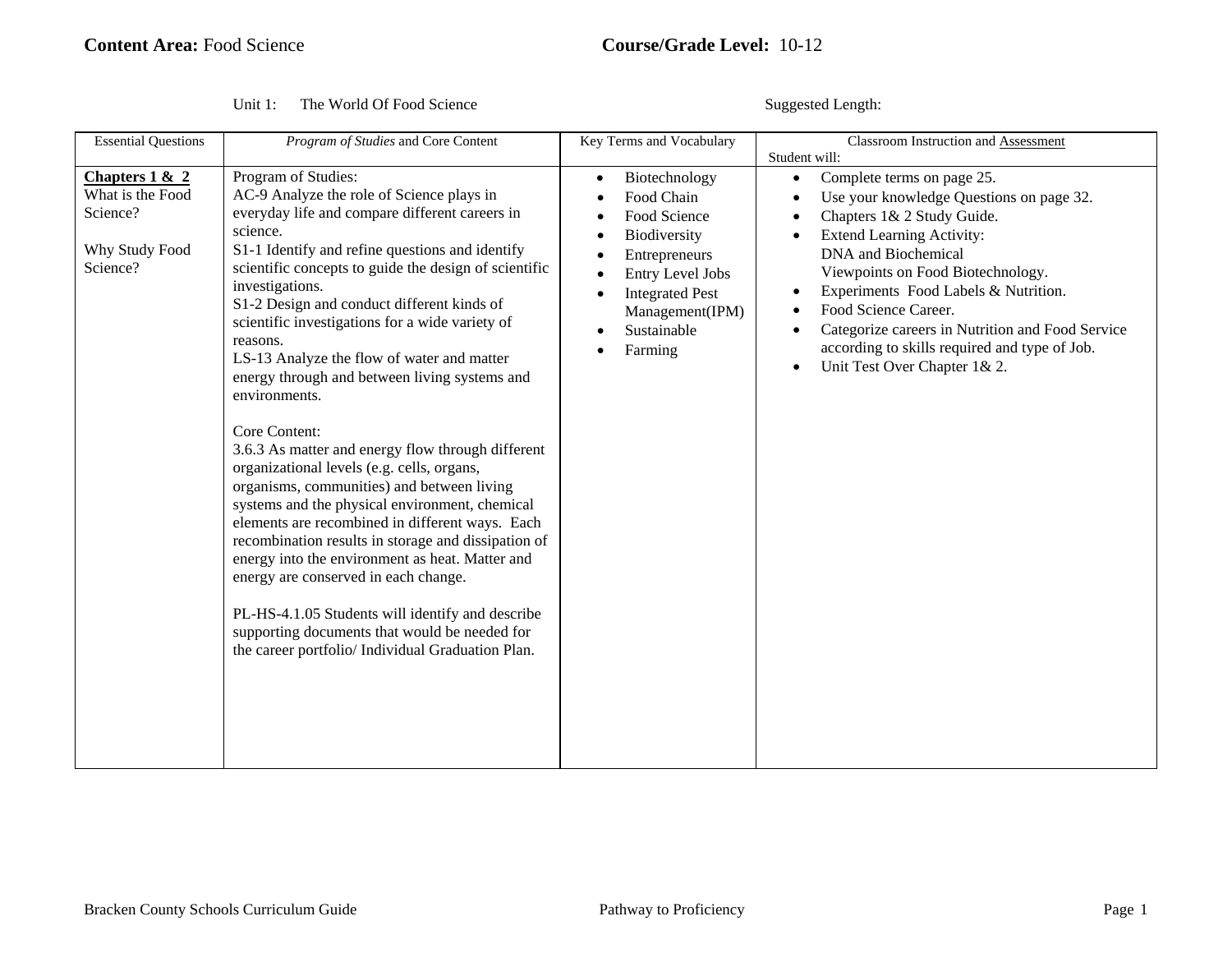Unit 2: The Food Science Lab Suggested Length:

| <b>Essential Questions</b>                                                                                                                                                                                                                                                                                                                                                                                                                                                                                                                                                                                | Program of Studies and Core Content                                                                                                                                                                                                                                                                                                                                                                                                                                                                                                                                                                                                                                                                                                                                                                                                                                                                                                                                                                                                                                                                                                                                                                                                                                                                                                                                | Key Terms and Vocabulary                                                                                                                                                                                                                           | Classroom Instruction and Assessment<br>Student will:                                                                                                                                                                                                                                                                                                                                                       |
|-----------------------------------------------------------------------------------------------------------------------------------------------------------------------------------------------------------------------------------------------------------------------------------------------------------------------------------------------------------------------------------------------------------------------------------------------------------------------------------------------------------------------------------------------------------------------------------------------------------|--------------------------------------------------------------------------------------------------------------------------------------------------------------------------------------------------------------------------------------------------------------------------------------------------------------------------------------------------------------------------------------------------------------------------------------------------------------------------------------------------------------------------------------------------------------------------------------------------------------------------------------------------------------------------------------------------------------------------------------------------------------------------------------------------------------------------------------------------------------------------------------------------------------------------------------------------------------------------------------------------------------------------------------------------------------------------------------------------------------------------------------------------------------------------------------------------------------------------------------------------------------------------------------------------------------------------------------------------------------------|----------------------------------------------------------------------------------------------------------------------------------------------------------------------------------------------------------------------------------------------------|-------------------------------------------------------------------------------------------------------------------------------------------------------------------------------------------------------------------------------------------------------------------------------------------------------------------------------------------------------------------------------------------------------------|
| <b>Chapter 3</b><br>Students will:<br>Choose<br>Laboratory<br>equipment that is<br>suited for specific<br>tasks.<br>Demonstrate proper<br>use and maintance<br>of laboratory<br>equipment<br>Demonstrate<br>techniques for<br>working safely in<br>food science<br>laboratory.<br><b>Chapter 4</b><br>Demonstrate how to<br>make accurate and<br>precise laboratory<br>measurement.<br>Distinguish between<br>metric units of<br>length, mass, and<br>volume, and the<br>prefixes used with<br>them.<br>Compare<br>temperatures on the<br>Celsius and<br>Fahrenheit<br>temperature scales.<br>Demonstrate | Program of Studies<br>Students willl::<br>AC-9analyze the role science plays in<br>$\Box$<br>everyday life and compare different<br>careers in science.<br>SI-Identify and refine questions and<br>$\Box$<br>identify scientific concepts to guide the<br>design of scientific investigations.<br>SI-2design and conduct different kinds of<br>$\Box$<br>scientific investigations for a wide variety<br>of reasons.<br>LS-13analyze the flow of matter and<br>$\Box$<br>energy through and between living<br>systems and environments<br>SI-3use equipment, techniques,<br>$\Box$<br>technology and mathematics to improve<br>scientific investigations and<br>communications<br>Core Content<br>3.6.3As matter and energy flow through<br>$\Box$<br>different organizational levels and<br>between living systems and the physical<br>environment, chemical elements are<br>recombined in different ways. Each<br>recombination results in storage and<br>dissipation of energy into the<br>environment as heat. Matter and energy<br>are conserved in each change.<br>SC-081.1.1<br>$\Box$<br>interpret models/representations of atom<br>$\bullet$<br>of different elements<br>classify elements based upon patterns in<br>$\bullet$<br>their physical elements (density, boiling<br>point, solubility) and chemical (<br>flammability, reactivity) properties | <b>Chapter 3</b><br>Balance<br>Beaker<br><b>Buret</b><br>Calibrate<br>Erlenmeyer flask<br>Graduated<br>Cylinder<br>Insoluble<br>$\bullet$<br>Meniscus<br><b>Chapter 4</b><br>Accuracy<br>$\bullet$<br>Decimal System<br>Metric System<br>Precision | <b>Chapter 3</b><br>Complete terms on page 49.<br>Questions on page 58.<br>Thinking Lab Report on page 59.<br>Skills Building Activities 59<br>Experiments 3-1 Using Electronic Balance<br>Experiment 3-2 Precision In Measurement.<br><b>Chapter 4</b><br>Terms page 61.<br>$\bullet$<br>Using Knowledge page 72<br>$\bullet$<br>Skills Building Activities page 73.<br>Thinking Lab<br><b>Study Guide</b> |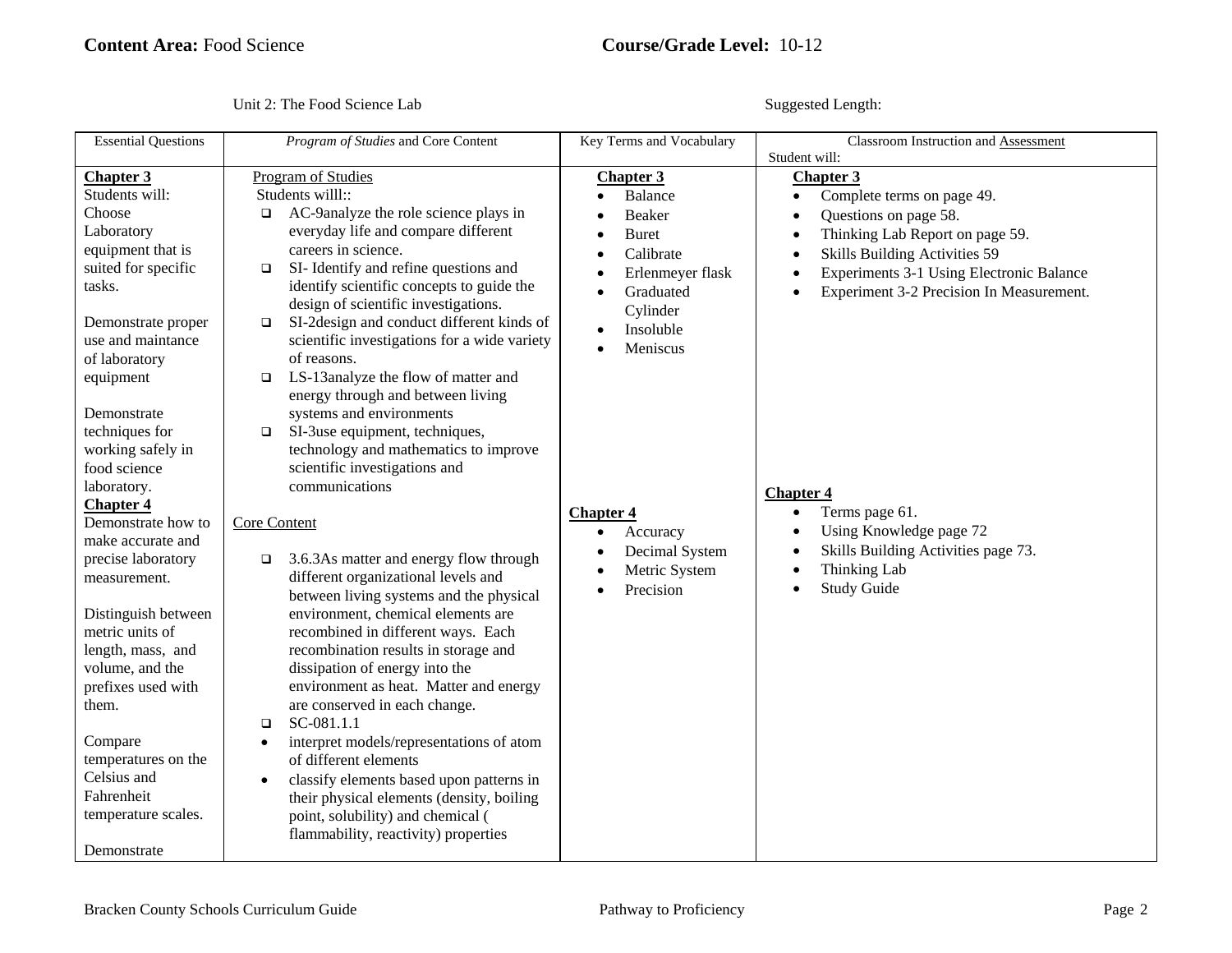Unit 2: The Food Science Lab Suggested Length:

| <b>Essential Questions</b>                                                                                                                                                                                                                                                                                                             | Program of Studies and Core Content                                                                                                                 | Key Terms and Vocabulary                                                                                                                                                                                                                                                                   | Classroom Instruction and Assessment<br>Student will:                                                                                              |
|----------------------------------------------------------------------------------------------------------------------------------------------------------------------------------------------------------------------------------------------------------------------------------------------------------------------------------------|-----------------------------------------------------------------------------------------------------------------------------------------------------|--------------------------------------------------------------------------------------------------------------------------------------------------------------------------------------------------------------------------------------------------------------------------------------------|----------------------------------------------------------------------------------------------------------------------------------------------------|
| techniques for<br>taking length,<br>volume, mass, and<br>temperature reading.<br>Chapter 5<br>Describe in order<br>the steps in the<br>scientific method.<br>Explain the role of<br>reasoning skills in<br>forming a<br>hypothesis.<br>Identify variables in<br>a food science<br>experiment and<br>explain how they<br>may affect the | SC-HS-1.1.6<br>$\Box$<br>Identify variables that affect reaction<br>$\bullet$<br>rates;<br>Predict effects of changes in<br>$\bullet$<br>variables. | <b>Chapter 5</b><br>Data<br>$\bullet$<br>Deductive<br>$\bullet$<br>reasoning<br>Dependent variable<br>Experiment<br>Hypothesis<br>Independent<br>variable<br>Experiment<br>Hypothesis<br>Independent<br>$\bullet$<br>variable<br>Inductive<br>$\bullet$<br>reasoning<br>Theory<br>Variable | <b>Chapter 5</b><br>Terms on page 75<br>Page 84 Using Knowledge<br>Page 85 Skills Building<br><b>Study Guide</b><br><b>Experiment Popping Corn</b> |
| result.<br>Demonstrate<br>completing a data<br>table and report<br>form for a food<br>service experiment.<br>Distinguish between<br>a hypothesis and a<br>scientific theory.                                                                                                                                                           |                                                                                                                                                     |                                                                                                                                                                                                                                                                                            |                                                                                                                                                    |
| Suggest guidelines<br>for doing a food<br>science research<br>project.<br>Chapter 6                                                                                                                                                                                                                                                    |                                                                                                                                                     |                                                                                                                                                                                                                                                                                            | Chapter <sub>6</sub><br>Terms on Page 87<br>Experiment 6-1 Odor Recognition.                                                                       |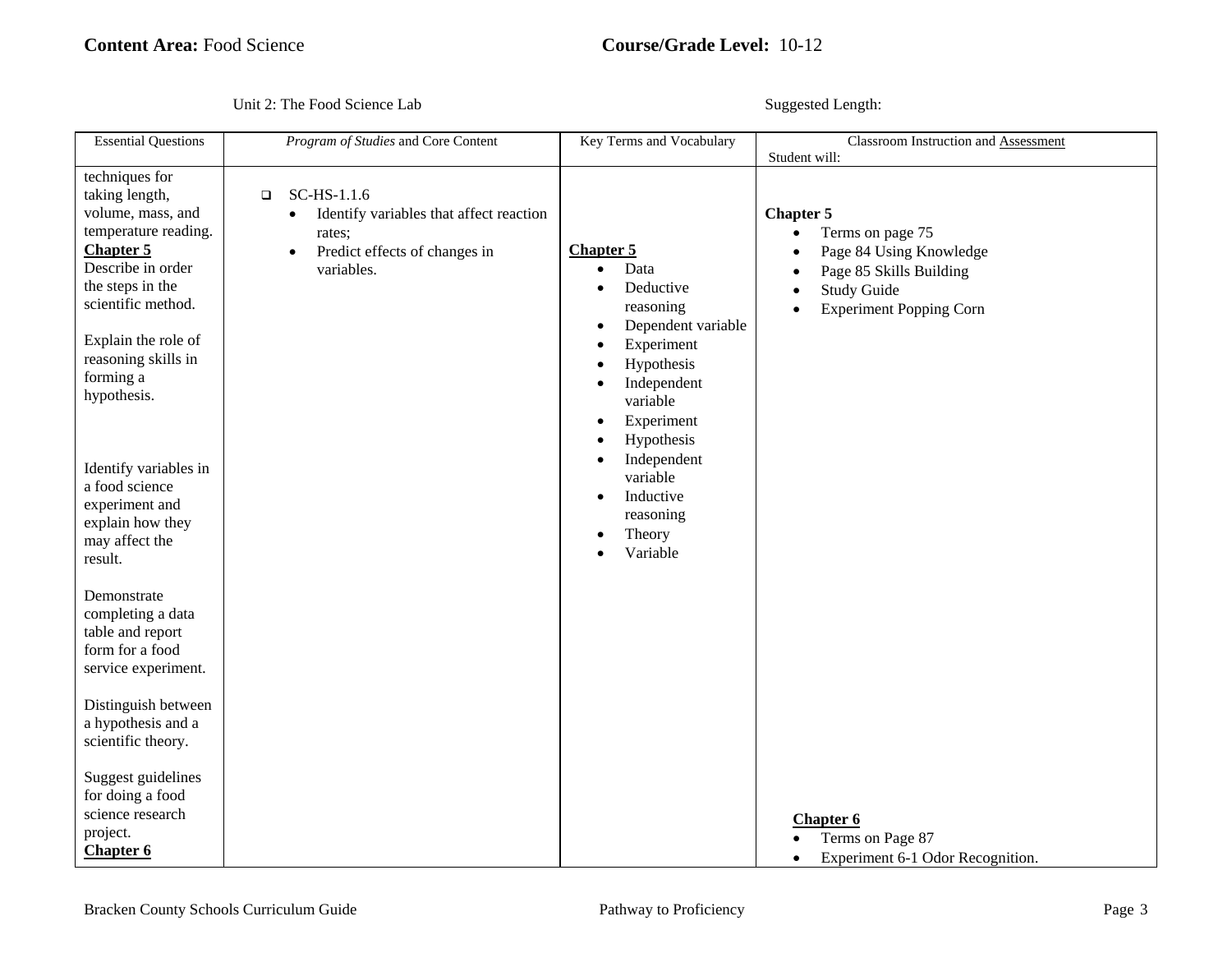|  |  | Unit 2: The Food Science Lab |
|--|--|------------------------------|
|--|--|------------------------------|

Suggested Length:

| <b>Essential Questions</b>                                                                                                                                                                                                                                                                                    | Program of Studies and Core Content | Key Terms and Vocabulary                                                                                                                                                                                                | <b>Classroom Instruction and Assessment</b>                                                                                                                                                                                    |
|---------------------------------------------------------------------------------------------------------------------------------------------------------------------------------------------------------------------------------------------------------------------------------------------------------------|-------------------------------------|-------------------------------------------------------------------------------------------------------------------------------------------------------------------------------------------------------------------------|--------------------------------------------------------------------------------------------------------------------------------------------------------------------------------------------------------------------------------|
| Explain how various<br>influences affect<br>food choice.<br>Describe sensory<br>characteristics that<br>affect food<br>preferences.<br>Plan a setting for<br>successful sensory<br>evaluation in the<br>food industry.<br>Explain the<br>relationship between<br>sensory<br>characteristics and<br>nutrition. |                                     | <b>Chapter 6</b><br>Flavor<br>Garnish<br>Monosodium<br>glutamate<br>Mouthful<br>Olfactory<br>Sensory<br>characteristics<br>Sensory evaluation<br>Sensory evaluation<br>panels<br>Taste blinds<br>Taste buds<br>Volatile | Student will:<br>Experiment 6-2 Flavor Comparison.<br>Experiment 6-3 Mouthful and Sensory Evaluation<br><b>Study Guide</b><br>Page 98 Using Knowledge<br>Real World Impact - Enhance Flavor.<br>Unit 2 Test over Chapters 3-6. |

| <b>Essential Questions</b>                                                                             | Program of Studies and Core Content                                                                                                                                                                                                                                                         | Key Terms and Vocabulary                                                   | <b>Classroom Instruction and Assessment</b>                                                                                                        |
|--------------------------------------------------------------------------------------------------------|---------------------------------------------------------------------------------------------------------------------------------------------------------------------------------------------------------------------------------------------------------------------------------------------|----------------------------------------------------------------------------|----------------------------------------------------------------------------------------------------------------------------------------------------|
|                                                                                                        |                                                                                                                                                                                                                                                                                             |                                                                            | Student will:                                                                                                                                      |
| <b>Chapter 7</b><br>Explain the<br>difference between<br>physical and<br>chemical properties.          | Students will:<br>SC-HS-1.1.5Explain the role of<br>o.<br>intermolecular or intramolecular<br>interactions on the physical properties of                                                                                                                                                    | Atoms<br>Chemical<br>Property<br>Compound<br>Element                       | Study Guide 7<br>Experiment 7-1 Separating Mixtures.<br>Experiment 7-2 Heterogeneous and Homogeneous.<br>Mixtures.<br>Experiment 7-3 Boiling Point |
| Compare the<br>physical phase of<br>matter.<br>Distinguish between<br>pure substances and<br>mixtures. | compounds.<br>SC-HS-1.1.6identify variables that affect<br>□<br>reaction rates; predict effects of changes<br>in variables (temperature, properties of<br>reactants, surface area, and catalysts)<br>based on evidence/data from chemical<br>reactions.<br>SC-HS1.1.1 classify or make<br>□ | Matter<br>Mixture<br>Molecule<br>Organic<br>compounds<br>Phase<br>Physical | Terms page 103<br>Questions Using Your knowledge page 112<br>Questions Skills Building Activities page 113.                                        |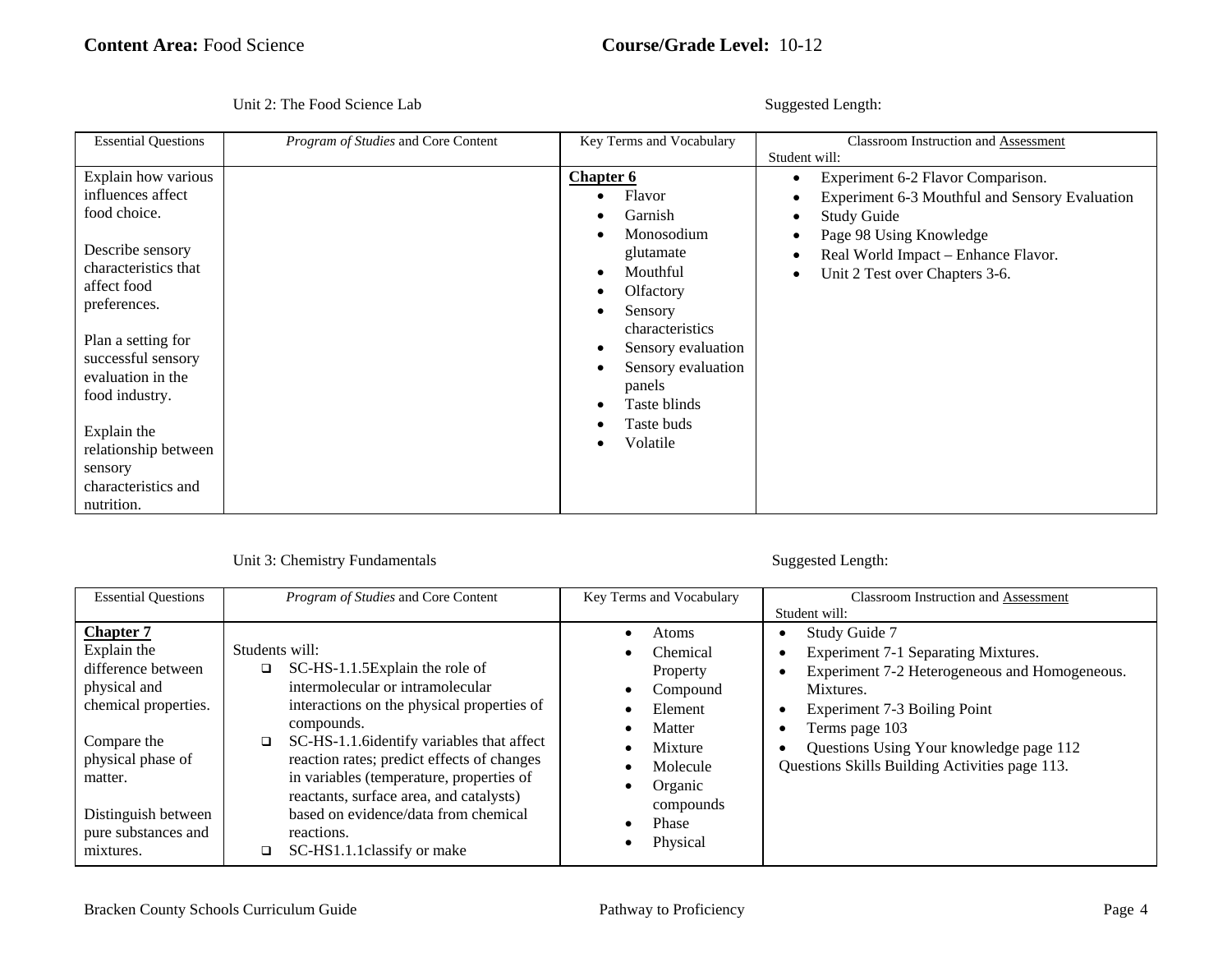| <b>Essential Questions</b>                                                                                                                                                                                                                                                                                                                                                                                                                                                      | Program of Studies and Core Content                                                                                                                                                                                                                                                                                                                                                                                                                                                                                                                                                                                                                                                                                                                                                                                                                                                                                                                                                                                                           | Key Terms and Vocabulary                                                                                                                                                                                                                                                                                                                                                                                                    | Classroom Instruction and Assessment                                                                                                                                                                                                                                                                                                                                                            |
|---------------------------------------------------------------------------------------------------------------------------------------------------------------------------------------------------------------------------------------------------------------------------------------------------------------------------------------------------------------------------------------------------------------------------------------------------------------------------------|-----------------------------------------------------------------------------------------------------------------------------------------------------------------------------------------------------------------------------------------------------------------------------------------------------------------------------------------------------------------------------------------------------------------------------------------------------------------------------------------------------------------------------------------------------------------------------------------------------------------------------------------------------------------------------------------------------------------------------------------------------------------------------------------------------------------------------------------------------------------------------------------------------------------------------------------------------------------------------------------------------------------------------------------------|-----------------------------------------------------------------------------------------------------------------------------------------------------------------------------------------------------------------------------------------------------------------------------------------------------------------------------------------------------------------------------------------------------------------------------|-------------------------------------------------------------------------------------------------------------------------------------------------------------------------------------------------------------------------------------------------------------------------------------------------------------------------------------------------------------------------------------------------|
| Explain the<br>relationship between<br>elements and<br>compounds.<br>Compare<br>heterogeneous and<br>homogeneous<br>mixtures.<br>Identify chemical<br>symbols and<br>formulas.<br><b>Chapter 8</b><br>Compare chemical<br>reactions to physical<br>changes.<br>Compare the parts<br>of an atom.<br>Calculate the mass<br>of one mole of an<br>element or<br>compound.<br>Explain how ionic<br>and covalent bonds<br>are formed.<br>Identify the parts of<br>chemical equations. | generalization about elements from data<br>of observed patterns in atomic structure<br>and/or position on the periodic table.<br><b>SC-HS1.18</b><br>$\Box$<br>Explain the importance of<br>$\bullet$<br>chemical reactions in a real-<br>world context;<br>Justify conclusions using<br>evidence/data from chemical<br>reactions<br>Sc-HS-1.1.2 that the atom's nucleus is<br>$\Box$<br>composed of protons and neutrons that<br>are much more massive than electron.<br>When an element has atoms that differ in<br>the number of neutrons, these atoms are<br>called different isotopes of the element.<br>SC-HS1.1.3 undderstand that solids,<br>$\Box$<br>liquids, and gases differ in the distances<br>between molecules or atoms and<br>therefore the energy that binds them<br>together. In solids, the structure is nearly<br>rigid; in liquids, molecules or atoms<br>move around each other but do nor move<br>apart; and in gases, molecules or atoms<br>move almost independently of each other<br>and are relatively far apart. | property<br>Property<br><b>Pure Substance</b><br>Solutation<br><b>Chapter 8</b><br><b>Atomic Mass</b><br>$\bullet$<br><b>Atomic Number</b><br><b>Chemical Bond</b><br><b>Chemical Equation</b><br><b>Chemical Reaction</b><br>$\bullet$<br><b>Covalent Compound</b><br><b>Covalent Bond</b><br>Electron<br>Ion<br>Ionic Bond<br>Ionic Compound<br><b>Mass Number</b><br>Mole<br><b>Nucleus</b><br>Neutron<br>Periodic Table | Student will:<br><b>Chapter 8</b><br>Terms on page 115<br>$\bullet$<br>Questions page 126 Using The Knowledge.<br>$\bullet$<br>Questions page 127 Skills Building<br>$\bullet$<br>Experiment 8-1 Physical Changes and Chemical<br>$\bullet$<br>Reactions.<br>Experimetn 8-2 Changes In Making Peanut Brittle.<br>$\bullet$<br>Experimetn 8-3 Boiling Point of Sugar Salt Solution.<br>$\bullet$ |
| Distinguished<br>between reversible<br>and irreversible                                                                                                                                                                                                                                                                                                                                                                                                                         |                                                                                                                                                                                                                                                                                                                                                                                                                                                                                                                                                                                                                                                                                                                                                                                                                                                                                                                                                                                                                                               | Physical Change<br>Product<br>Proton<br>Reactant                                                                                                                                                                                                                                                                                                                                                                            |                                                                                                                                                                                                                                                                                                                                                                                                 |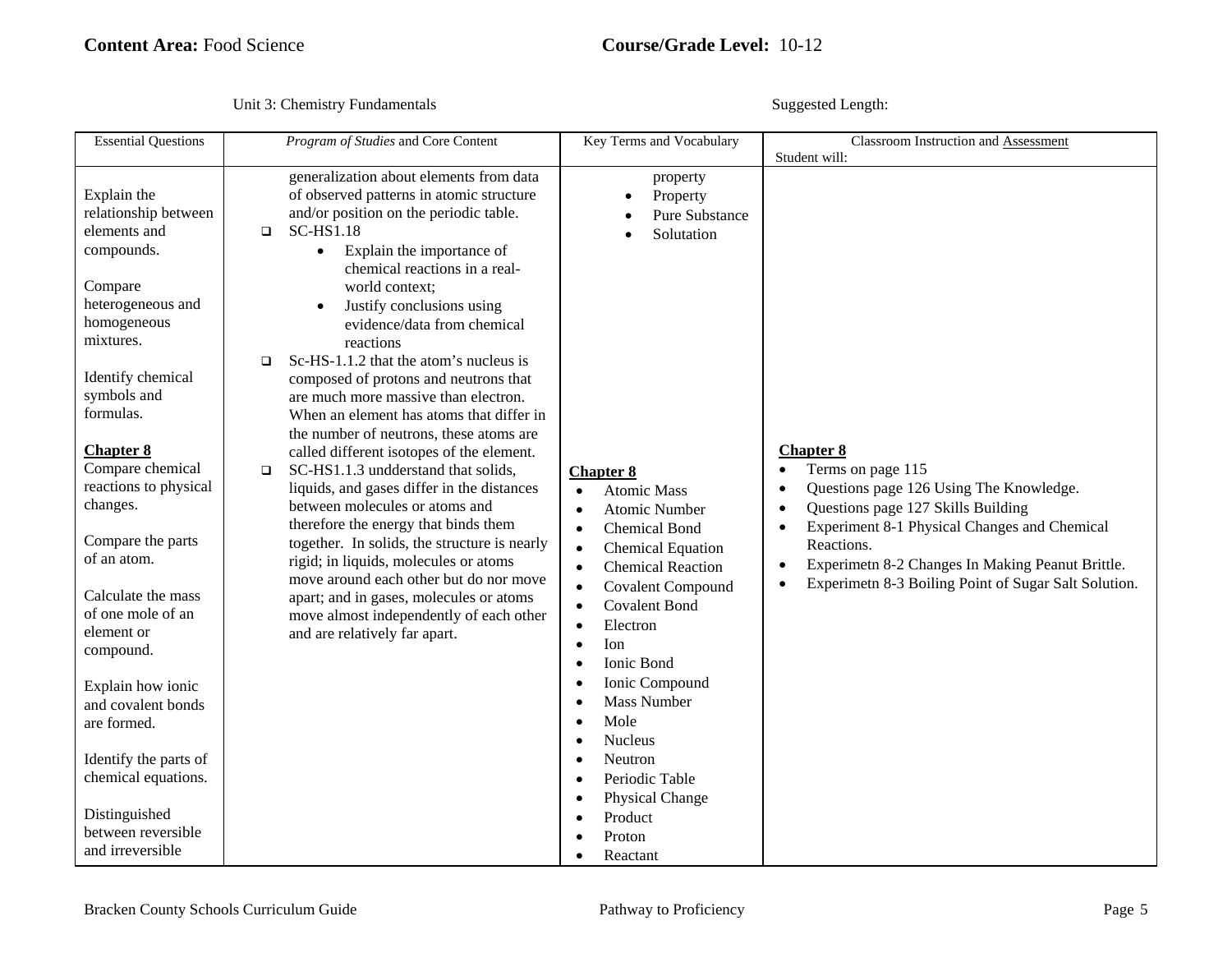| <b>Essential Questions</b>                                                                                                                                                                                                                                                                                                                        | Program of Studies and Core Content | Key Terms and Vocabulary                                                                                                                                                                                                                                                                                                                                                                                                                                                                            | Classroom Instruction and Assessment                                                                                                                                                                                                                                                                                                                                                                    |
|---------------------------------------------------------------------------------------------------------------------------------------------------------------------------------------------------------------------------------------------------------------------------------------------------------------------------------------------------|-------------------------------------|-----------------------------------------------------------------------------------------------------------------------------------------------------------------------------------------------------------------------------------------------------------------------------------------------------------------------------------------------------------------------------------------------------------------------------------------------------------------------------------------------------|---------------------------------------------------------------------------------------------------------------------------------------------------------------------------------------------------------------------------------------------------------------------------------------------------------------------------------------------------------------------------------------------------------|
|                                                                                                                                                                                                                                                                                                                                                   |                                     |                                                                                                                                                                                                                                                                                                                                                                                                                                                                                                     | Student will:                                                                                                                                                                                                                                                                                                                                                                                           |
| reactions and<br>changes.<br><b>Chapter 9</b><br>Relate water's<br>composition and<br>structure to its<br>property.<br>Compare bonds in<br>water.<br>Explain the<br>functions of heat of<br>fusion and heat<br>vaporization.<br>Explain the effect of<br>air pressure changes<br>in boiling point.<br>Explain sublimation<br>and surface tension. |                                     | <b>Chapter 9</b><br><b>Boiling Point</b><br>$\bullet$<br><b>Bound Water</b><br>Colloidal Dispersion<br>$\bullet$<br>Density<br>$\bullet$<br>Emulsifier<br>$\bullet$<br>Emulsion<br>$\bullet$<br>Free Water<br>$\bullet$<br>Hard Water<br>$\bullet$<br>Heat of Fusion<br>$\epsilon$<br>Heat of Vaporization<br>$\bullet$<br>Hydrogen Bond<br>$\bullet$<br>Immiscible<br><b>Latent Heat</b><br>Medium<br>$\bullet$<br><b>Melting Point</b><br>Polar Molecule<br>Solute<br>٠<br>Solvent<br>Sublimation | <b>Chapter 9</b><br>Page 129 Terms<br>$\bullet$<br>Page 142 Using Your Knowledge.<br>$\bullet$<br>Page 143 Skills Building Activities.<br>$\bullet$<br>Page 143 Thinking Lab Pretreating Water.<br>$\bullet$<br><b>Study Guide</b><br>$\bullet$<br>Experiment 9-1 Solvent Properties of Water.<br>$\bullet$<br>Experiment 9-2 Purifying Water.<br>$\bullet$<br>Experiment 9-3 Bottled Water Taste Test. |
| Explain the<br>functions of water in<br>food preparation.<br>Describe hard and<br>soft water.<br><b>Chapter 10</b><br>Relate the process of<br>ionization to the<br>formation of acids<br>and bases.<br>Explain qualities of                                                                                                                      |                                     | <b>Surface Tension</b><br><b>Chapter 10</b><br>Acid<br>$\bullet$<br>Base<br>$\bullet$<br><b>Buffer</b><br>Concentration<br><b>Equivalence Point</b><br>Indicator                                                                                                                                                                                                                                                                                                                                    | <b>Chapter 10</b><br>Terms page 145<br>Using Your Knowledge 156<br>Skills Building Activities Page 157<br>٠<br>Experiment 10-1 Neutralization<br>$\bullet$<br>Experiment 10-2 pH of Common Foods<br>Experiment 10-3 Red Cabbage Juice Indicator.<br>Academic Molarity Page 296                                                                                                                          |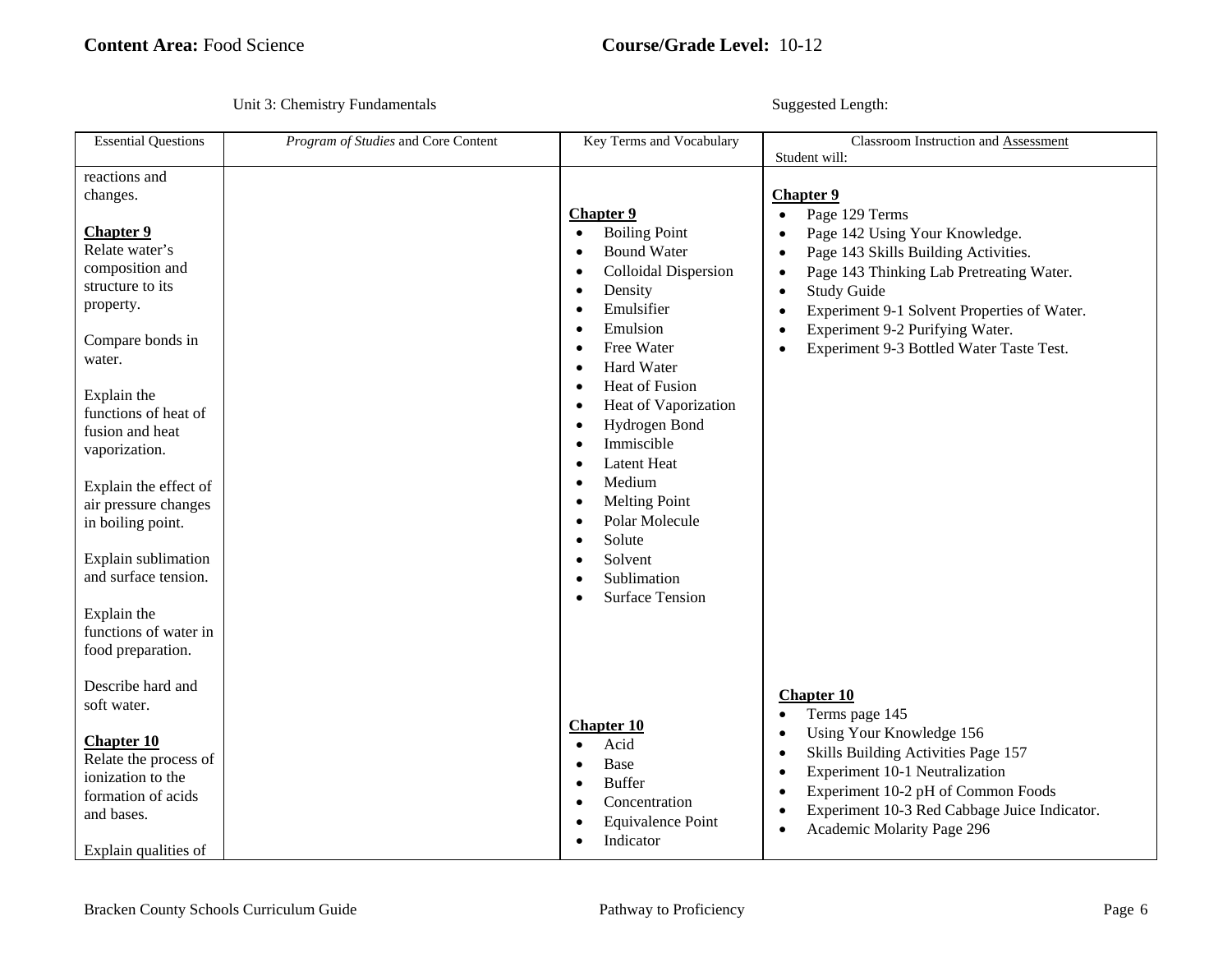| <b>Essential Questions</b>                                                                                | Program of Studies and Core Content | Key Terms and Vocabulary                                                                                            | Classroom Instruction and Assessment                                                                                                                                                                                                                  |
|-----------------------------------------------------------------------------------------------------------|-------------------------------------|---------------------------------------------------------------------------------------------------------------------|-------------------------------------------------------------------------------------------------------------------------------------------------------------------------------------------------------------------------------------------------------|
| acids of acid bases.<br>Compare the acidity<br>of substances, using<br>the pH scale and pH<br>indicators. |                                     | Ionization<br>$\bullet$<br>Molarity<br>$\bullet$<br>Neutral<br>Neutralization<br>pH Scale<br>Titration<br>$\bullet$ | Student will:                                                                                                                                                                                                                                         |
| Use molarity and<br>titration to<br>determine the<br>concentration of an<br>acid.                         |                                     |                                                                                                                     |                                                                                                                                                                                                                                                       |
| Contrast the<br>concepts of strength<br>and concentration in<br>acids and bases.                          |                                     |                                                                                                                     |                                                                                                                                                                                                                                                       |
| Compare general<br>qualities of acids<br>and bases in foods.                                              |                                     |                                                                                                                     | <b>Chapter 11</b>                                                                                                                                                                                                                                     |
| Explain the<br>importance of pH to<br>physical health.                                                    |                                     | <b>Chapter 11</b><br>Absolute zero<br>$\bullet$<br>Anorexia nervosa<br>٠                                            | Terms page 159<br>$\bullet$<br>Using Your Knowledge page 170<br>$\bullet$<br>Real World Impact: Concerns about weight open<br>response.                                                                                                               |
| <b>Chapter 11</b><br>Compare units of<br>heat and measure.                                                |                                     | <b>Bulimia</b><br>$\bullet$<br>Calorie<br>$\bullet$<br>Conduction<br>$\bullet$<br>Convection<br>$\bullet$           | Skills Building Activities page 171<br>$\bullet$<br>Thinking Lab: Rates of Chemical reactions in<br>$\bullet$<br>cooking,                                                                                                                             |
| Describe the<br>relationship between<br>molecular motion<br>and temperature.                              |                                     | Energy<br>$\bullet$<br>Heat<br>$\bullet$<br>Joule<br>×<br>Kilocalorie<br>Microwaves                                 | Unit 3 test oiver Chapters 7-11.<br>$\bullet$<br>Experiment 11-1:Effect of Surface: Area on Cooking<br>$\bullet$<br>Rate.<br>Experimetn 11-2: Effect of Temperature on cooking<br>$\bullet$<br>rate.<br>Experimetn 11-3: Heat Transfer Through Metal. |
| Compare processes<br>of heat transfer.                                                                    |                                     | Obesity<br>Radiation                                                                                                | $\bullet$                                                                                                                                                                                                                                             |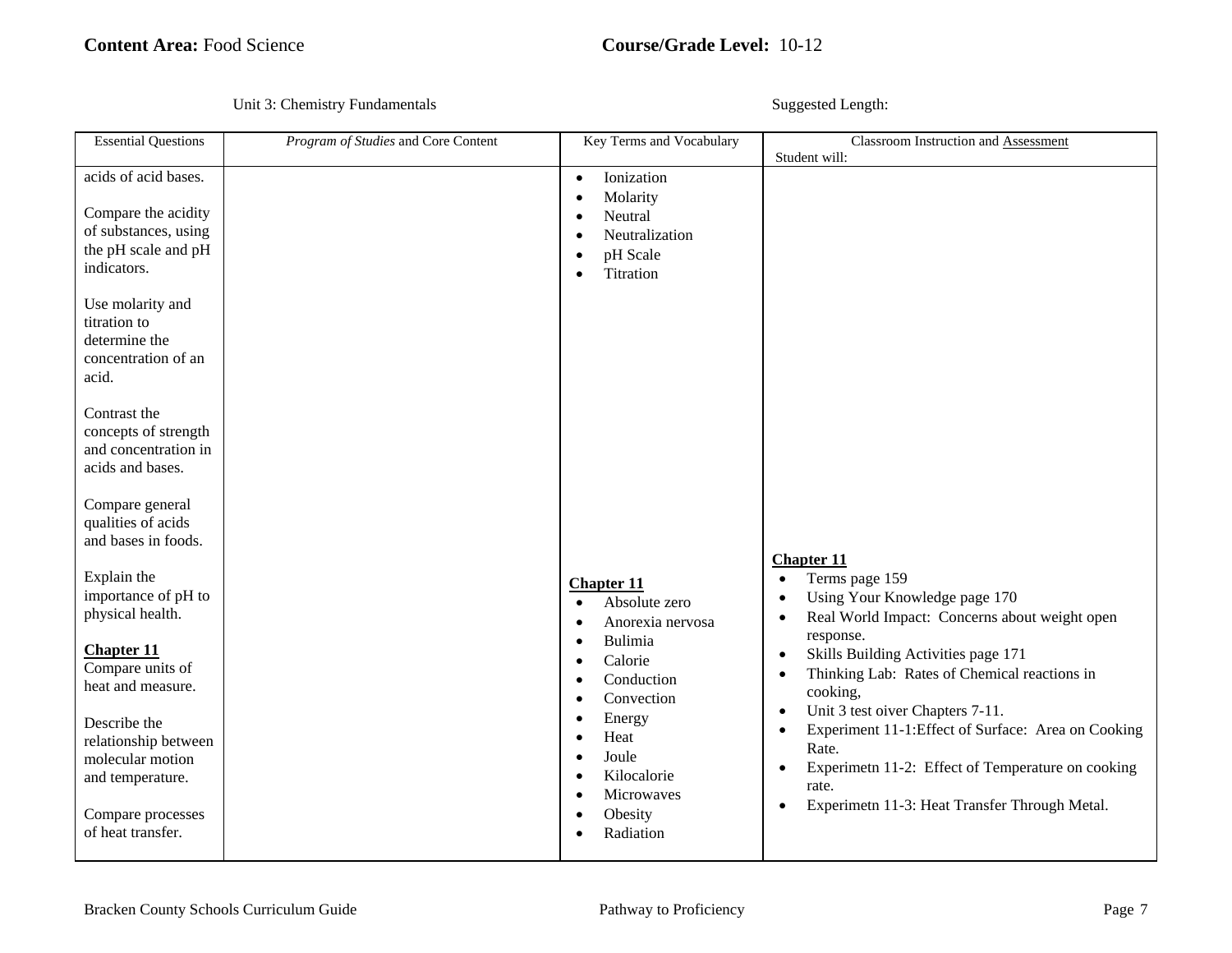### Unit 3: Chemistry Fundamentals Suggested Length:

| <b>Essential Questions</b>                                             | Program of Studies and Core Content | Key Terms and Vocabulary | Classroom Instruction and Assessment<br>Student will: |
|------------------------------------------------------------------------|-------------------------------------|--------------------------|-------------------------------------------------------|
| Explain what affects<br>rates of chemical<br>reaction in food.         |                                     |                          |                                                       |
| Analyze the<br>relationship between<br>food intake and<br>body weight. |                                     |                          |                                                       |

| <b>Essential Questions</b> |                                                       | Key Terms and Vocabulary   | Classroom Instruction and Assessment                       |
|----------------------------|-------------------------------------------------------|----------------------------|------------------------------------------------------------|
|                            |                                                       |                            | Student will:                                              |
| <b>Chapter 12</b>          | Program of Studies:                                   | <b>Chapter 12</b>          | <b>Chapter 12</b>                                          |
| Relate earlier             | AC-9 Analyze the role of science plays in             | Daily Values (DVs)         | Terms page 175<br>$\bullet$                                |
| scientific findings to     | everyday life and compare different careers in        | Dietary Reference          | Real World Impact Symbols of good eating.<br>٠             |
| today's                    | science.                                              | Intakes (DRI)              | Using Your Knowledge 190<br>٠                              |
| understanding of           | S1-1 Identify and refine questions and identify       | Enzymes<br>$\bullet$       | Skills Building Activities.<br>٠                           |
| nutrition.                 | scientific concepts to guide the design of scientific | <b>Essential Nutrients</b> | Thinking Lab: Unlocking The Door To Nutrition.<br>٠        |
|                            | investigations.                                       | <b>Nutrient Dense</b>      | Experiment 12-1: Identifying Basic Nutrients In Food.<br>٠ |
| Explain the role of        | S1-2 Design and conduct different kinds of            | <b>Nutrients</b>           | Experiment 12-2: Calcium In Milk.<br>٠                     |
| respiration and            | scientific investigations for a wide variety of       | <b>Nutrition</b>           | Experiment 12-3 Nutrition Facts Panel.<br>٠                |
| oxidation in               | reasons.                                              | Oxidation                  |                                                            |
| nutrients.                 | LS-13 Analyze the flow of water and matter            | Recommended                |                                                            |
|                            | energy through and between living systems and         | <b>Dietary Allowances</b>  |                                                            |
| Identify and briefly       | environments.                                         | (RDAs)                     |                                                            |
| describe essential         |                                                       | Respiration                |                                                            |
| nutrients.                 | Students will:                                        | Scurvy                     |                                                            |
|                            | SC-HS-3.6.1 Living systems require a<br>$\Box$        |                            |                                                            |
| Explain how                | continuous input of energy to maintain                |                            |                                                            |
| different nutritional      | their chemical and physical organization              |                            |                                                            |
| guidelines are             | since the iniversal tendency is toward                |                            |                                                            |
| formulated and             | disorganized states. The energy for life              |                            |                                                            |
| used.                      | primarily derives from the Sun. Plants                |                            |                                                            |
|                            | capture energy by absorbing light and                 |                            |                                                            |
| Choose healthful           | using it tp from stron covalent chemical              |                            |                                                            |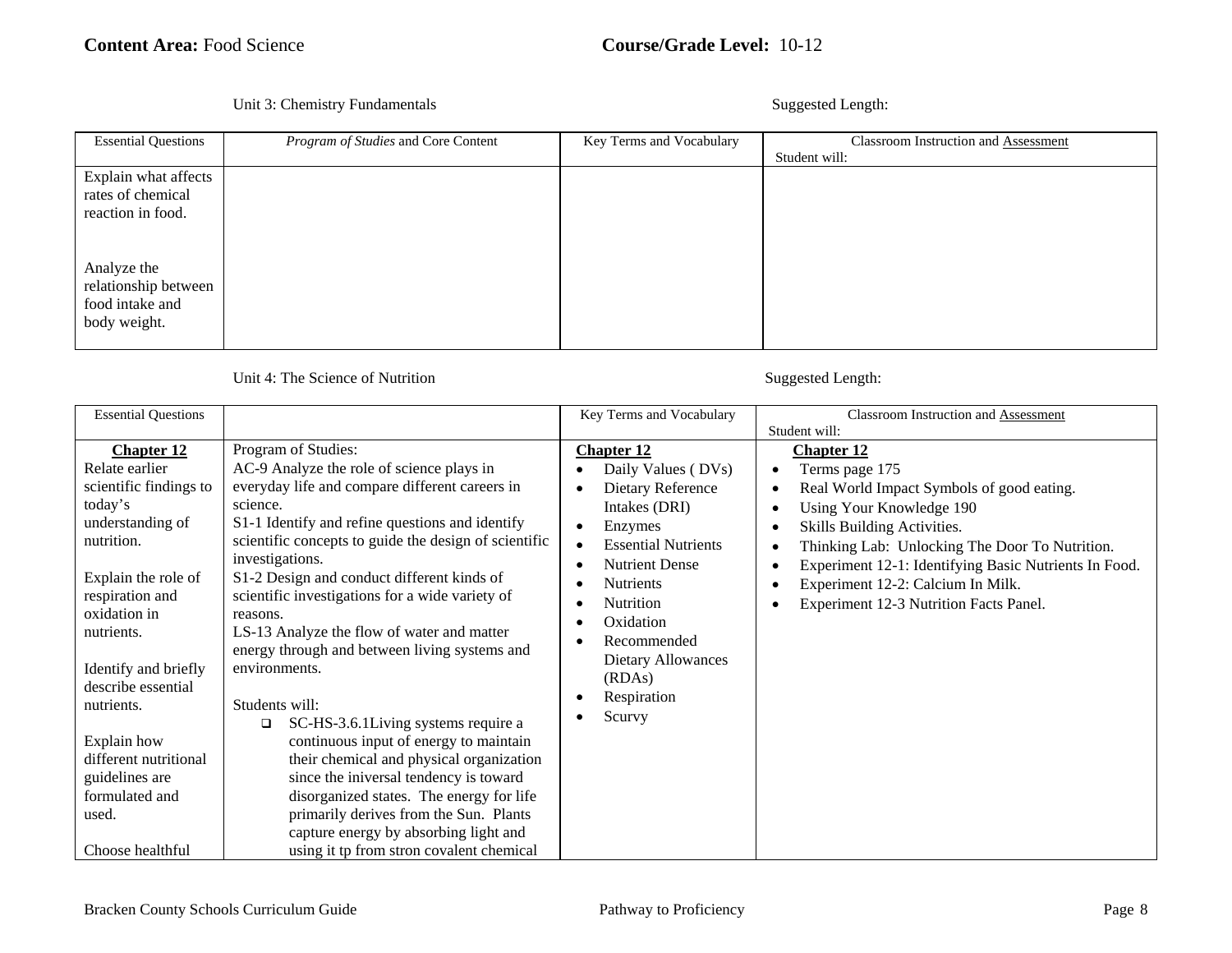| <b>Essential Questions</b>                                                                                                                                                                                                                                                                                                                                                                                                                                                                                                                                                                              |                                                                                                                                                                                                                                                                                                                                                                                                                                                                                                                                                                                                                                                               | Key Terms and Vocabulary                                                                                                                                                                                                                                                                                                                  | Classroom Instruction and Assessment<br>Student will:                                                                                                                                                                                |
|---------------------------------------------------------------------------------------------------------------------------------------------------------------------------------------------------------------------------------------------------------------------------------------------------------------------------------------------------------------------------------------------------------------------------------------------------------------------------------------------------------------------------------------------------------------------------------------------------------|---------------------------------------------------------------------------------------------------------------------------------------------------------------------------------------------------------------------------------------------------------------------------------------------------------------------------------------------------------------------------------------------------------------------------------------------------------------------------------------------------------------------------------------------------------------------------------------------------------------------------------------------------------------|-------------------------------------------------------------------------------------------------------------------------------------------------------------------------------------------------------------------------------------------------------------------------------------------------------------------------------------------|--------------------------------------------------------------------------------------------------------------------------------------------------------------------------------------------------------------------------------------|
| foods according to<br>the Dietary<br>Guidelines for<br>Americans.<br>Demonstrate how to<br>use food labels to<br>compare nutrients in<br>foods.<br>Plan healthful<br>menus using the<br>Food Guide<br>Pyramid.<br>Relate the<br>understanding of<br>nutrition to physical<br>well-being.<br><b>Chapter 13</b><br>Identify in order the<br>parts of the<br>alimentary canal.<br>Describe the<br>processes that take<br>place in each part of<br>the digestive tract.<br>Explain the function<br>of enzymes in<br>digestion.<br>Describe the roles of<br>accessory organs in<br>digestion.<br>Explain how | bonds between the atoms of carbon-<br>containing molecules. These molecules<br>can be used to assemble larger molecules<br>(DNA, proteins, sugars, fats). In<br>addition. The energy stored in bonds<br>between the atoms can be used as sources<br>of energy for life processes.<br>SC-HS-3.6.2The chemical bonds of food<br>$\Box$<br>molecules contain energy. Energy is<br>released when the bonds of food<br>molecules are broken and new compound<br>with lower energy bonds are formed.<br>Cells usually store this energy<br>temporarily in the phosphate bonds of<br>ATP. During the process of cellular<br>respiration, some energy is lost as heat | <b>Chapter 13</b><br><b>Alimentary Canal</b><br>$\bullet$<br>Bile<br>$\bullet$<br>Cardiac Sphincter<br>٠<br>Digestion<br>$\bullet$<br>Epiglottis<br>$\bullet$<br>Esophagus<br>$\bullet$<br>Mastication<br>$\bullet$<br>Pancreatic Juice<br>$\bullet$<br>Peristalsis<br>$\bullet$<br>Pyloric Sphincter<br>$\bullet$<br>Saliva<br>$\bullet$ | <b>Chapter 13</b><br>Terms page 193<br>$\bullet$<br>Using Your Knowledge Page 202<br>$\bullet$<br>Skills Building Activities page 203<br>$\bullet$<br>Experiment 13-1: Digestion<br>$\bullet$<br>Experiment 13-2 Osmois<br>$\bullet$ |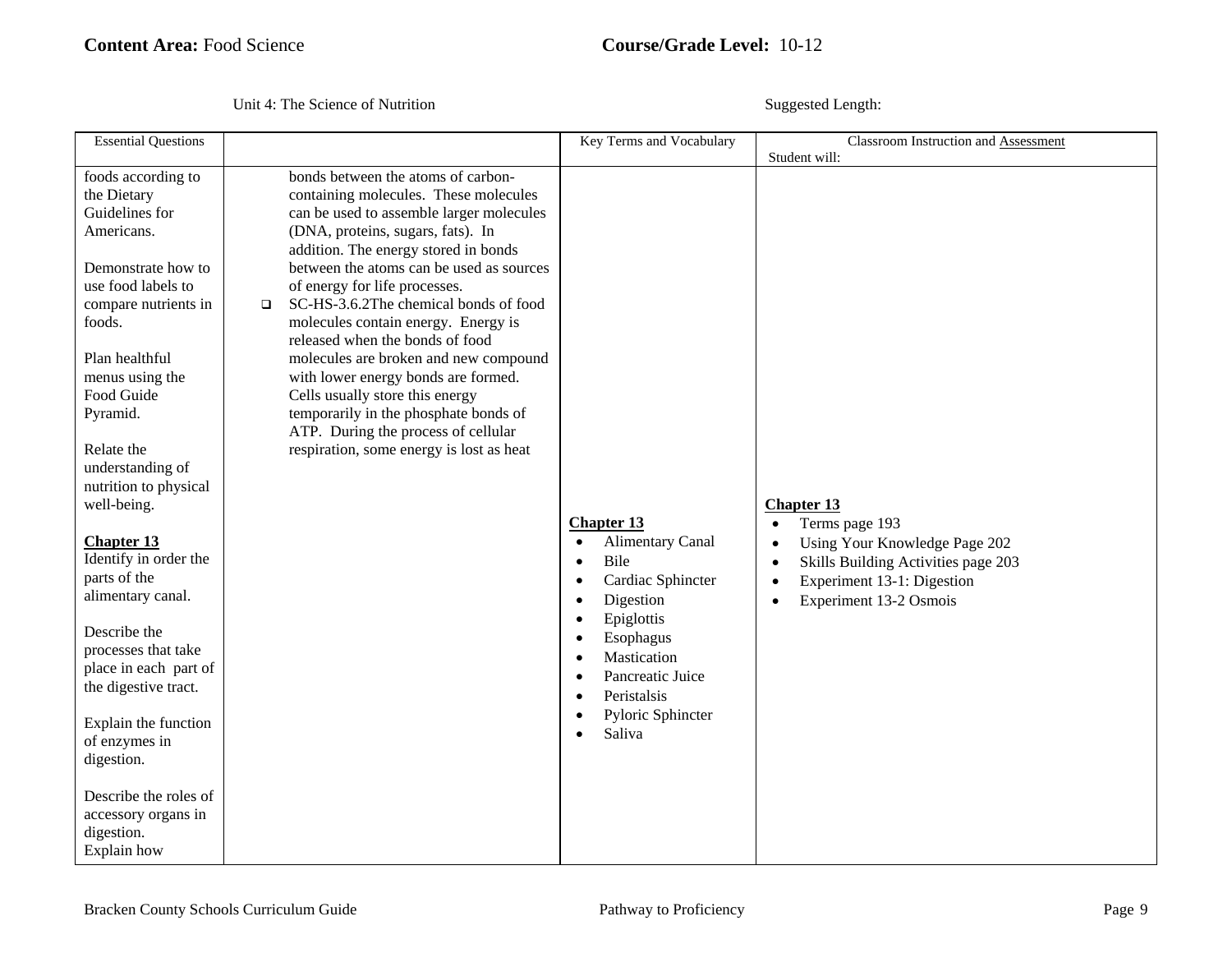| <b>Essential Questions</b>                                                                                                                                                                                                                                                                                                                                       | Key Terms and Vocabulary                                                                                                                                                                                                                                                                                                                      | Classroom Instruction and Assessment                                                                                                                                                                                                                                                                        |
|------------------------------------------------------------------------------------------------------------------------------------------------------------------------------------------------------------------------------------------------------------------------------------------------------------------------------------------------------------------|-----------------------------------------------------------------------------------------------------------------------------------------------------------------------------------------------------------------------------------------------------------------------------------------------------------------------------------------------|-------------------------------------------------------------------------------------------------------------------------------------------------------------------------------------------------------------------------------------------------------------------------------------------------------------|
| nutrients are<br>absorbed.<br><b>Chapter 14</b><br>Explain the purpose<br>of metabolism and<br>the conditions<br>needed for it to<br>occur.<br>Explain the role of<br>energy in<br>metabolism.<br>Compare anabolism<br>and catabolism.<br>Explain the process<br>that stores and<br>transfers energy into<br>the body.<br>Explain how cells<br>maintain chemical | <b>Chapter 14</b><br>Adenosine<br>$\bullet$<br>Triphosphate<br>Anabolism<br>$\bullet$<br>Cytoplasm<br>$\bullet$<br>Glycogen<br>$\bullet$<br>Homeotasis<br>$\bullet$<br>Lactic Acid<br>$\bullet$<br>Membranes<br>$\bullet$<br>Metabolic Rate<br>$\bullet$<br>Osmosis<br>$\bullet$<br>Semipermeable<br>$\bullet$<br><b>Voluntary Activities</b> | Student will:<br><b>Chapter 14</b><br>Experiment 14-1: Kilocalories if food.<br>$\bullet$<br>Experiment 14-2 Cellelar Resperation<br>$\bullet$<br>Using Your Knowledge page 216<br>$\bullet$<br>Skills Building Activities page 217<br>$\bullet$<br>Thinking Lab: Feed a Fever, Starve a Cold.<br>$\bullet$ |
| balance.<br>Relate the influence                                                                                                                                                                                                                                                                                                                                 |                                                                                                                                                                                                                                                                                                                                               |                                                                                                                                                                                                                                                                                                             |
| of various factors to<br>metabolic rate.                                                                                                                                                                                                                                                                                                                         |                                                                                                                                                                                                                                                                                                                                               |                                                                                                                                                                                                                                                                                                             |
| Relate basal<br>metabolism and<br>voluntary activity to<br>energy needs.                                                                                                                                                                                                                                                                                         |                                                                                                                                                                                                                                                                                                                                               |                                                                                                                                                                                                                                                                                                             |
| Evaluate weight loss<br>diets and exercise<br>habits in relation to                                                                                                                                                                                                                                                                                              |                                                                                                                                                                                                                                                                                                                                               |                                                                                                                                                                                                                                                                                                             |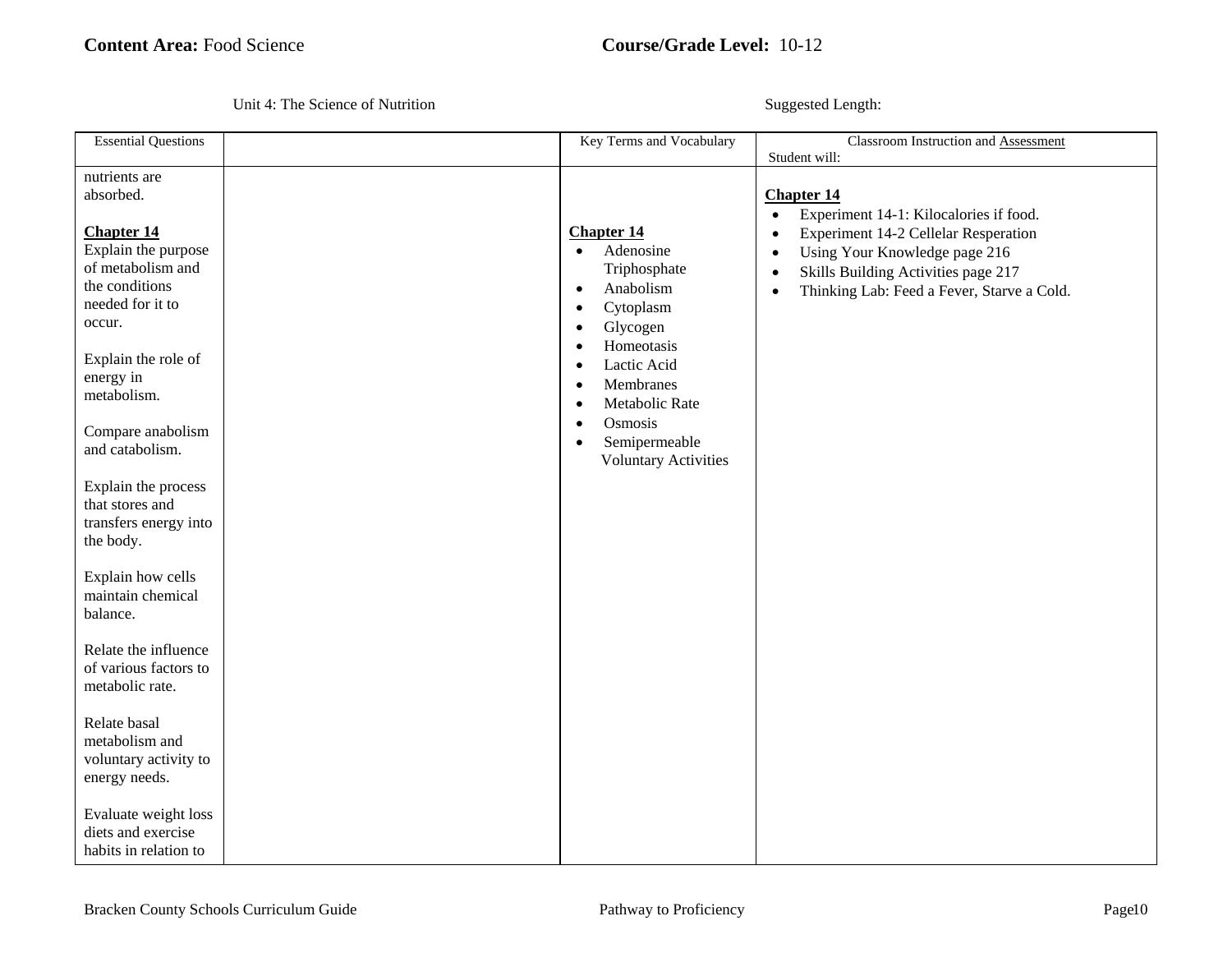| <b>Essential Questions</b>                                                                                                                                                                                                                                                                                                                                                             | Key Terms and Vocabulary                                                                                                                                                                                                                                                                                                                                                                                                                                                                           | Classroom Instruction and Assessment<br>Student will:                                                                                                                                                                                                                             |
|----------------------------------------------------------------------------------------------------------------------------------------------------------------------------------------------------------------------------------------------------------------------------------------------------------------------------------------------------------------------------------------|----------------------------------------------------------------------------------------------------------------------------------------------------------------------------------------------------------------------------------------------------------------------------------------------------------------------------------------------------------------------------------------------------------------------------------------------------------------------------------------------------|-----------------------------------------------------------------------------------------------------------------------------------------------------------------------------------------------------------------------------------------------------------------------------------|
| metabolism and<br>health.<br><b>Chapter 15</b><br>Explain the<br>chemical reaction by<br>which plants<br>produce<br>carbohydrates.<br>Describe the<br>molecular structure<br>of simple and<br>complex<br>carbohydrates.<br>Describe properties<br>of sugar.<br>Summarize how<br>glucose is made<br>available to the<br>body.<br>Contrast healthy<br>blood glucose<br>regulation to the | <b>Chapter 15</b><br>Amylopectin<br>$\bullet$<br>Amylose<br>$\bullet$<br>Caramelization<br>$\bullet$<br>Carbohydrates<br>$\bullet$<br>Gelatinization<br>$\bullet$<br>Glucose<br>$\bullet$<br>Hormone<br>$\bullet$<br>Hydrolysis<br>$\bullet$<br>Hydroxyl Group<br>$\bullet$<br>Inversion<br>$\bullet$<br>Photosynthesis<br>$\bullet$<br>Polymer<br>$\bullet$<br>Retrogradation<br>$\bullet$<br>Saccharide<br>$\bullet$<br>Supersaturateed<br>٠<br>Syneresis<br>$\bullet$<br>Viscosity<br>$\bullet$ | <b>Chapter 15</b><br>Terms page 219<br>$\bullet$<br>Experiment 15 Pages 235-236<br>$\bullet$<br>Using Your Knowledge page 236.<br>$\bullet$<br>Experiment 15-1 Thickening Agents.<br>$\bullet$<br>Experiment 15-2 Making Fondant.<br>$\bullet$<br><b>Study Guide</b><br>$\bullet$ |
| complications of<br>diabetes.                                                                                                                                                                                                                                                                                                                                                          |                                                                                                                                                                                                                                                                                                                                                                                                                                                                                                    |                                                                                                                                                                                                                                                                                   |
| <b>Discuss</b><br>caramelization.                                                                                                                                                                                                                                                                                                                                                      |                                                                                                                                                                                                                                                                                                                                                                                                                                                                                                    |                                                                                                                                                                                                                                                                                   |
| Compare the<br>structures of<br>amylase and<br>amylopectin and<br>how these structures                                                                                                                                                                                                                                                                                                 |                                                                                                                                                                                                                                                                                                                                                                                                                                                                                                    |                                                                                                                                                                                                                                                                                   |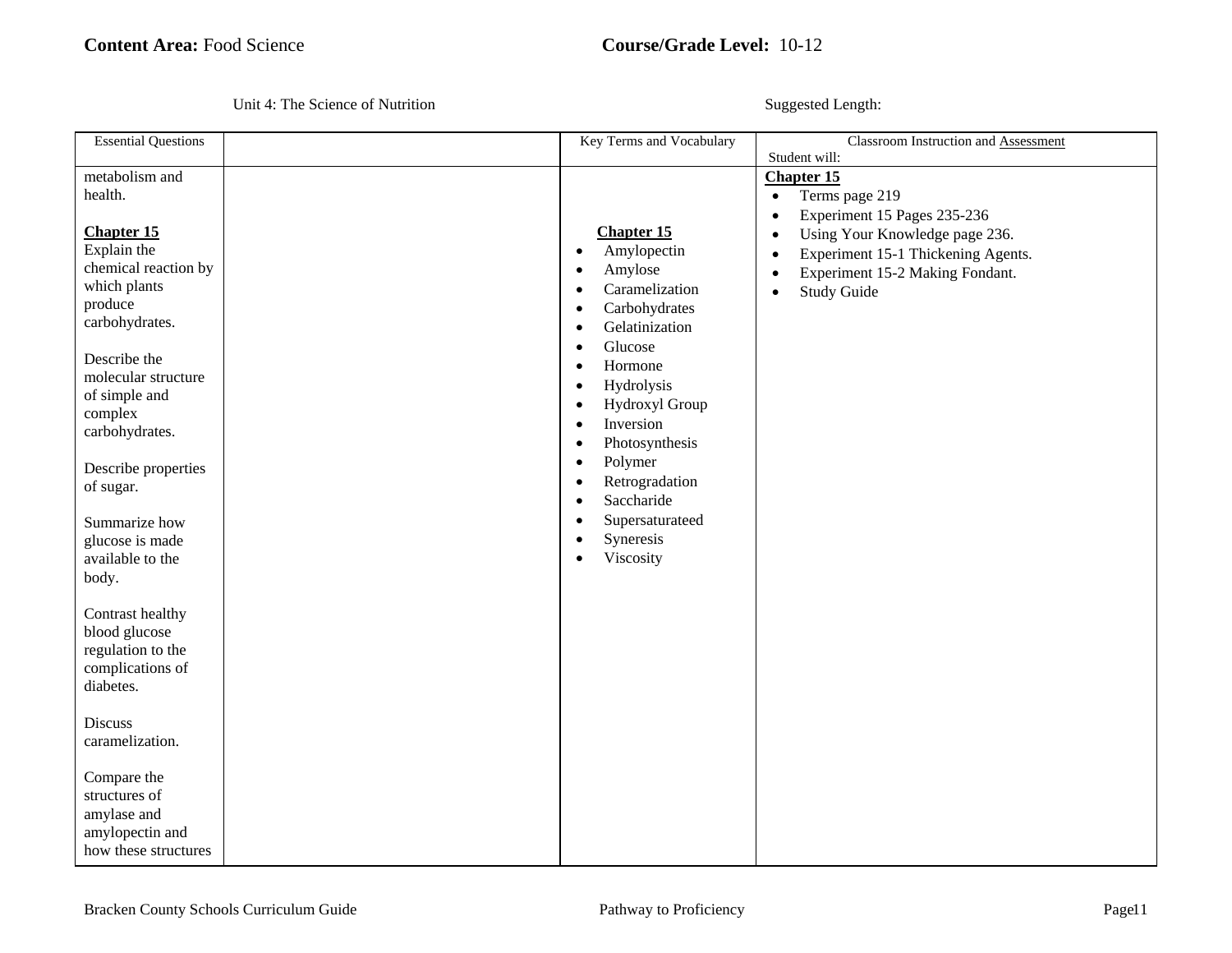| <b>Essential Questions</b>                                                                                                                                                                                                                                                                                                                                                                                                                                                                                                                                                                    | Key Terms and Vocabulary                                                                                                                                                                                                                                                                                                                                                                                                                                                                                                     | Classroom Instruction and Assessment                                                                                                                                                                                                                                                                                                                                   |
|-----------------------------------------------------------------------------------------------------------------------------------------------------------------------------------------------------------------------------------------------------------------------------------------------------------------------------------------------------------------------------------------------------------------------------------------------------------------------------------------------------------------------------------------------------------------------------------------------|------------------------------------------------------------------------------------------------------------------------------------------------------------------------------------------------------------------------------------------------------------------------------------------------------------------------------------------------------------------------------------------------------------------------------------------------------------------------------------------------------------------------------|------------------------------------------------------------------------------------------------------------------------------------------------------------------------------------------------------------------------------------------------------------------------------------------------------------------------------------------------------------------------|
| affect cooking<br>properties.<br>Define the terms<br>gelatinization, paste,<br>retrogradation, and<br>syneresis as used in<br>starch cookery.<br><b>Chapter 16</b><br>Explain the tree<br>categories of lipids.<br>Describe how fatty<br>acids form<br>triglycerides.<br>Compare the<br>structures of<br>saturated and<br>unsaturated fats.<br>Describe the<br>properties of<br>triglycerides.<br>Relate the<br>compositions of<br>lipids to their<br>functions in foods<br>and in the body.<br>Explain the<br>relationship between<br>cholesterol and heart<br>disease.<br>Develop an eating | <b>Chapter 16</b><br><b>Adipose Tissue</b><br>$\bullet$<br>Atherosclerosis<br>Carboxyl Group<br>Cholesterol<br>٠<br>Double bond<br>$\bullet$<br><b>Fatty Acids</b><br>$\bullet$<br>Hydrogenation<br>$\bullet$<br>Lipids<br>$\bullet$<br>Lipoproteins<br>$\bullet$<br>Plaque<br>$\bullet$<br>Rancid<br>$\bullet$<br><b>Saturated Fat</b><br>$\bullet$<br>Single Bond<br>$\bullet$<br><b>Smoke Point</b><br>$\bullet$<br>Solidfication Point<br>$\bullet$<br>Triglycerides<br>$\bullet$<br><b>Unsaturated Fat</b><br>$\bullet$ | Student will:<br><b>Chapter 16</b><br>Experiment 16-1 Effects of Light on flavor.<br>$\bullet$<br>Experiment 16-2 Flat content of Beef.<br>$\bullet$<br>Experiment 16-3 Lipids and Tenderizing.<br>$\bullet$<br><b>Study Guide</b><br>$\bullet$<br>Terms page 239<br>$\bullet$<br>Using Your Knowledge page 254.<br>$\bullet$<br><b>Chapter 17</b><br>• Terms page 257 |
| plan that keeps                                                                                                                                                                                                                                                                                                                                                                                                                                                                                                                                                                               |                                                                                                                                                                                                                                                                                                                                                                                                                                                                                                                              |                                                                                                                                                                                                                                                                                                                                                                        |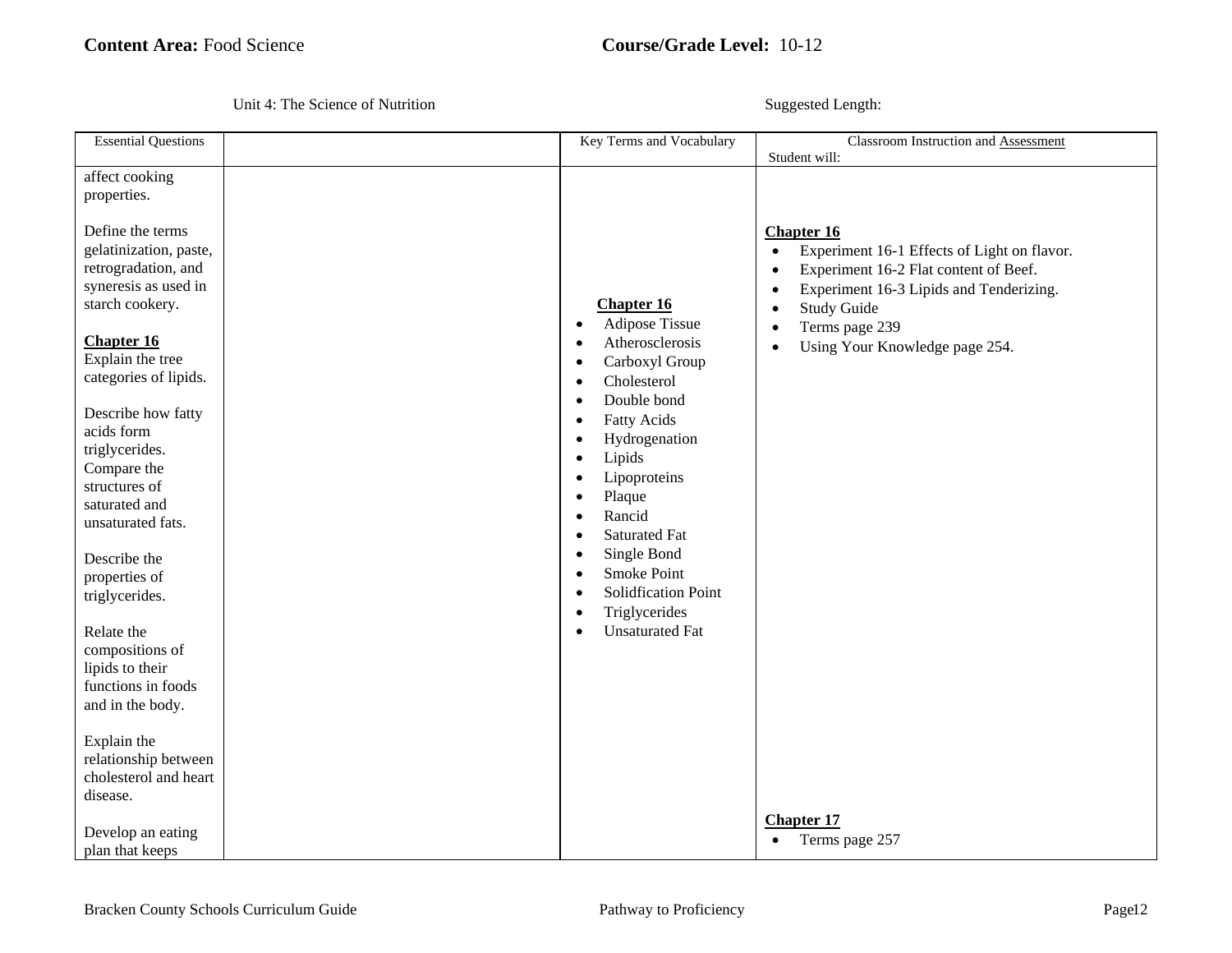| <b>Essential Questions</b>                                                                                 | Key Terms and Vocabulary                                                                                                                                 | Classroom Instruction and Assessment                                                                                                                                                                                         |
|------------------------------------------------------------------------------------------------------------|----------------------------------------------------------------------------------------------------------------------------------------------------------|------------------------------------------------------------------------------------------------------------------------------------------------------------------------------------------------------------------------------|
| dietary lipids within<br>healthful levels.<br><b>Chapter 17</b>                                            | <b>Chapter 17</b><br>Albumen<br>$\bullet$<br>Amine Group<br>$\bullet$                                                                                    | Student will:<br>Page 272 Using Your Knowledge<br>$\bullet$<br>Page 273 Skills Building Activities<br>$\bullet$<br>Experiment 17-1 Effect of Acid On Protein<br>$\bullet$<br>Experiment 17.2 Egg Foam Stability<br>$\bullet$ |
| Describe the<br>chemical structure<br>of protein.                                                          | Amino Acids<br>$\bullet$<br>Antibodies<br>$\bullet$<br>Chalaza<br>$\bullet$<br>Coagulation<br>$\bullet$                                                  | Academic Connections: Nutrient Percentages<br>$\bullet$<br>Crossword Puzzle for Chapters 17-18.<br>$\bullet$                                                                                                                 |
| Explain how amino<br>acids link to form<br>polypeptide bonds.                                              | Complete Protein<br>$\bullet$<br>Denaturation<br>$\bullet$<br><b>Essential Amino</b><br>$\bullet$                                                        |                                                                                                                                                                                                                              |
| Relate the processes<br>of denaturation and<br>coagulation to the<br>uses of protein in<br>cooking.        | Acids<br>Foam<br>$\bullet$<br>Gluten<br>$\bullet$<br>High-Quality Protein<br>$\bullet$<br>Incomplete Protein<br>$\bullet$<br>Macromolecules<br>$\bullet$ |                                                                                                                                                                                                                              |
| Compare proteins<br>found in different<br>foods.                                                           | Peptide Bonds<br>$\bullet$<br>Polypeptide<br>$\bullet$                                                                                                   |                                                                                                                                                                                                                              |
| Explain the<br>relationships<br>between egg<br>proteins and storage.                                       |                                                                                                                                                          |                                                                                                                                                                                                                              |
| Describe different<br>functions of protein<br>in the body.                                                 |                                                                                                                                                          |                                                                                                                                                                                                                              |
| Explain the<br>significance of<br>essentials amino<br>acids and complete<br>proteins.<br>Evaluate foods as |                                                                                                                                                          | <b>Chapter 18</b><br>Terms on page 275<br>$\bullet$                                                                                                                                                                          |